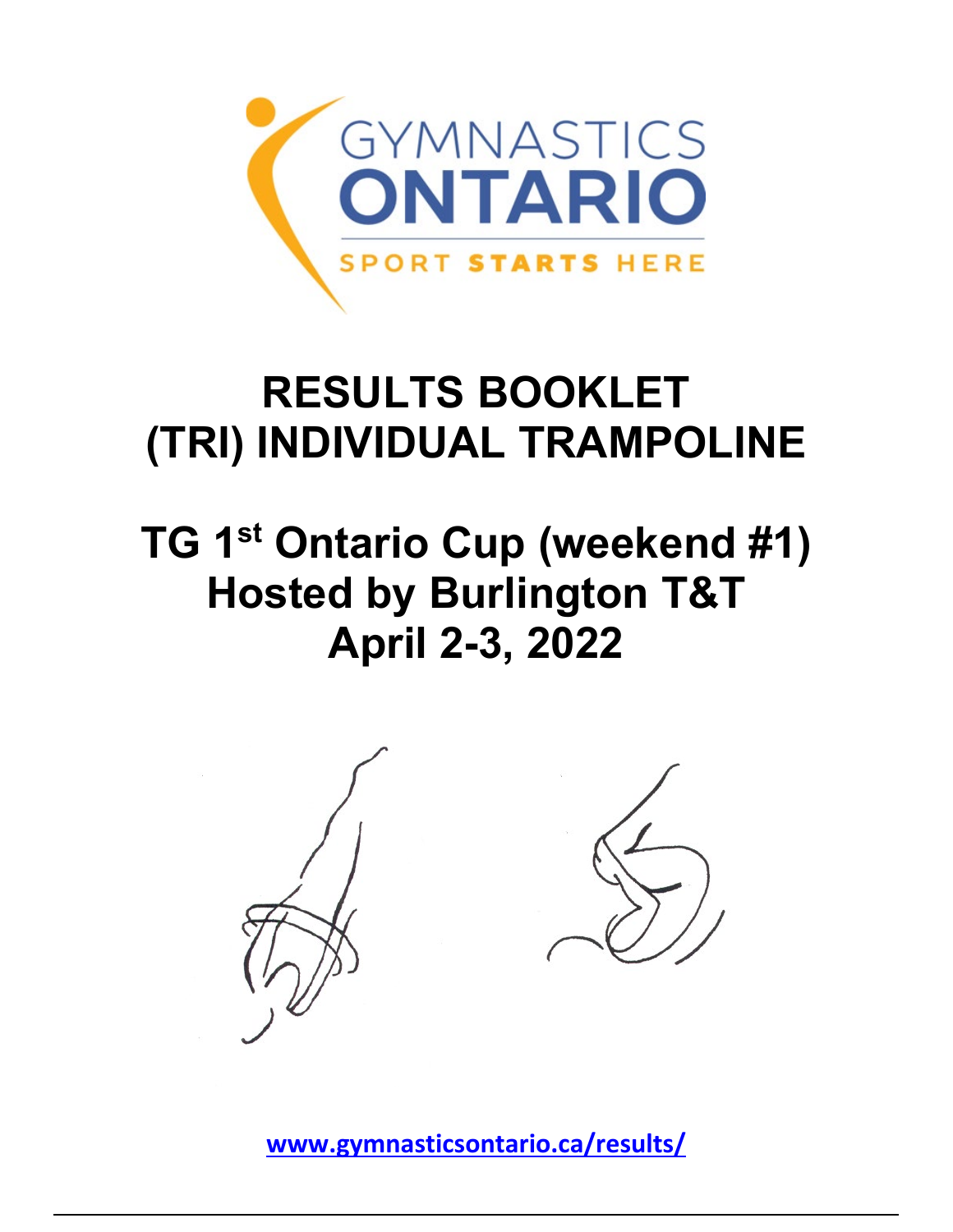| <b>GYMNASTICS</b><br><b>ONTARIO</b><br><b>SPORT STARTS HERE</b> | <b>Trampoline Results</b>                   |                       |                   |                   |                   |                   |                   |             |                                    |                |                                |                 |                         |
|-----------------------------------------------------------------|---------------------------------------------|-----------------------|-------------------|-------------------|-------------------|-------------------|-------------------|-------------|------------------------------------|----------------|--------------------------------|-----------------|-------------------------|
| TG 1st ON Cup 2022 (weekend #1)                                 | hosted by Burlington T&T                    |                       |                   |                   |                   |                   |                   |             |                                    |                |                                | April 1-3, 2022 |                         |
|                                                                 |                                             |                       |                   |                   |                   |                   |                   |             |                                    |                |                                |                 | Page 1                  |
| TRI Level 5 - Women 16U                                         | <b>P1</b>                                   | E1                    | E <sub>2</sub>    | E3                | E4                | H1                | H2                | <b>Diff</b> | <b>ToF</b>                         | <b>Bon Pen</b> | Sub                            | <b>Total</b>    | Posn                    |
| <b>Carina Shalamov</b><br>ш                                     | <b>Skyriders Trampoline Place</b>           |                       |                   |                   |                   |                   |                   |             |                                    |                |                                | 129.900         | $\mathbf{1}$            |
|                                                                 | <b>Set</b><br>Vol<br><b>Final</b>           | 8.5<br>7.4<br>7.7     | 8.8<br>7.6<br>7.8 | 8.7<br>7.7<br>8.1 | 7.9<br>7.2<br>7.8 | 9.3<br>9.4<br>9.1 | 9.3<br>9.4<br>9.1 |             | 13.400<br>7.1 13.400<br>7.1 13.300 |                | 39.900<br>44.900<br>45.100     | 84.800          | $\mathbf{1}$            |
| <b>Keira Gould</b><br>$\overline{2}$                            | <b>Skyriders Trampoline Place</b>           |                       |                   |                   |                   |                   |                   |             |                                    |                |                                | 127.000         | $\overline{\mathbf{2}}$ |
|                                                                 | <b>Set</b><br>Vol<br><b>Final</b>           | 7.0<br>7.0<br>6.9     | 7.0<br>6.9<br>7.2 | 7.3<br>7.2<br>7.8 | 7.4<br>7.0<br>8.0 | 9.1<br>9.3<br>9.5 | 9.1<br>9.3<br>9.5 |             | 12.550<br>8.2 13.350<br>8.2 13.500 |                | 35.950<br>44.850<br>46.200     | 80.800          | 6                       |
| Olivia Quinn<br>3                                               | <b>Skyriders Trampoline Place</b>           |                       |                   |                   |                   |                   |                   |             |                                    |                |                                | 126.150         | 3                       |
|                                                                 | <b>Set</b><br>Vol<br><b>Final</b>           | 6.9<br>7.1<br>7.3     | 7.3<br>6.7<br>7.3 | 7.5<br>6.9<br>7.6 | 7.4<br>7.1<br>7.7 | 9.3<br>8.5<br>9.1 | 9.3<br>8.5<br>9.1 |             | 13.650<br>7.8 12.950<br>7.8 13.450 |                | 37.650<br>43.250<br>45.250     | 80.900          | 5                       |
| <b>Avery Shaw</b>                                               | <b>OAA</b>                                  |                       |                   |                   |                   |                   |                   |             |                                    |                |                                | 123.000         | 4                       |
|                                                                 | <b>Set</b><br>Vol<br><b>Final</b>           | 7.6<br>7.2<br>6.7     | 8.0<br>7.3<br>6.5 | 8.1<br>7.4<br>7.1 | 7.5<br>6.9<br>6.3 | 9.5<br>9.0<br>8.5 | 9.5<br>9.0<br>8.5 |             | 13.000<br>7.1 12.850<br>7.1 12.650 |                | 38.100<br>43.450<br>41.450     | 81.550          | 3                       |
| <b>Melanie Edgell</b><br>5                                      | <b>Skyriders Trampoline Place</b>           |                       |                   |                   |                   |                   |                   |             |                                    |                |                                | 122.100         | $\overline{5}$          |
|                                                                 | <b>Set</b><br>Vol<br><b>Final</b>           | 6.8<br>7.4<br>7.3     | 7.0<br>7.4<br>7.3 | 6.9<br>7.5<br>7.3 | 7.6<br>7.4<br>7.9 | 8.9<br>9.0<br>8.8 | 8.9<br>9.0<br>8.8 |             | 13.100<br>7.1 13.250<br>7.1 13.550 |                | 2.0 33.900<br>44.150<br>44.050 | 78.050          | 8                       |
| <b>Abigail May</b><br>6                                         | <b>Skyriders Trampoline Place</b>           |                       |                   |                   |                   |                   |                   |             |                                    |                |                                | 122.100         | $\boldsymbol{6}$        |
|                                                                 | <b>Set</b><br>Vol<br><b>Final</b>           | 7.2<br>7.1<br>6.4     | 7.7<br>7.3<br>6.6 | 7.8<br>7.4<br>6.6 | 7.7<br>7.3<br>6.6 | 9.5<br>9.4<br>9.0 | 9.5<br>9.4<br>9.0 |             | 12.650<br>7.4 12.400<br>6.2 12.350 |                | 37.550<br>43.800<br>40.750     | 81.350          | 4                       |
| <b>Sydni Burgess</b><br>7                                       | <b>Burlington Trampoline &amp; Tumbling</b> |                       |                   |                   |                   |                   |                   |             |                                    |                |                                | 121.150         | $\overline{z}$          |
|                                                                 | <b>Set</b><br>Vol<br>Final                  | 7.7<br>6.9<br>6.5     | 8.2<br>7.1<br>7.0 | 7.4<br>6.9<br>6.9 | 7.6<br>7.2<br>7.1 | 9.4<br>9.0<br>8.6 | 9.4<br>9.0<br>8.6 |             | 12.250<br>7.2 12.200<br>7.2 12.100 |                | 36.950<br>42.400<br>41.800     | 79.350          | $\overline{z}$          |
| <b>Sienna Grant</b><br>8                                        | <b>Burlington Trampoline &amp; Tumbling</b> |                       |                   |                   |                   |                   |                   |             |                                    |                |                                | 121.100         | 8                       |
|                                                                 | Vol<br><b>Final</b>                         | Set 6.1<br>6.2<br>6.9 | 6.8<br>6.5<br>7.0 | 6.8<br>6.9<br>7.3 | 7.1<br>6.5<br>7.2 | 9.2<br>9.3<br>9.3 | 9.2<br>9.3<br>9.3 |             | 12.650<br>7.1 12.800<br>7.1 12.850 |                | 35.450<br>42.200<br>43.450     | 77.650          | 9                       |
| <b>Kaeleigh Murphy</b><br>$\overline{9}$                        | <b>AIM Gymnastics Pickering</b>             |                       |                   |                   |                   |                   |                   |             |                                    |                |                                | 119.650         | $\boldsymbol{9}$        |
|                                                                 | <b>Set</b><br>Vol<br><b>Final</b>           | 7.3<br>6.0<br>6.5     | 7.4<br>6.0<br>6.3 | 7.5<br>6.3<br>7.2 | 7.3<br>6.4<br>6.9 | 8.3<br>9.0<br>8.9 | 8.3<br>9.0<br>8.9 |             | 13.100<br>7.0 12.950<br>7.0 13.000 |                | 36.100<br>41.250<br>42.300     | 77.350          | 10                      |
| <b>Lily Kurtz</b><br>10                                         | <b>Spring Action</b>                        |                       |                   |                   |                   |                   |                   |             |                                    |                |                                | 94.050          | 10                      |
|                                                                 | <b>Set</b><br>Vol<br><b>Final</b>           | 8.4<br>6.9<br>1.5     | 8.1<br>6.9<br>1.5 | 8.0<br>7.1<br>1.5 | 8.3<br>7.0<br>1.5 | 9.0<br>9.1<br>1.9 | 9.0<br>9.1<br>1.9 |             | 13.550<br>8.8 13.600<br>2.1 2.700  |                | 38.950<br>45.400<br>9.700      | 84.350          | $\overline{2}$          |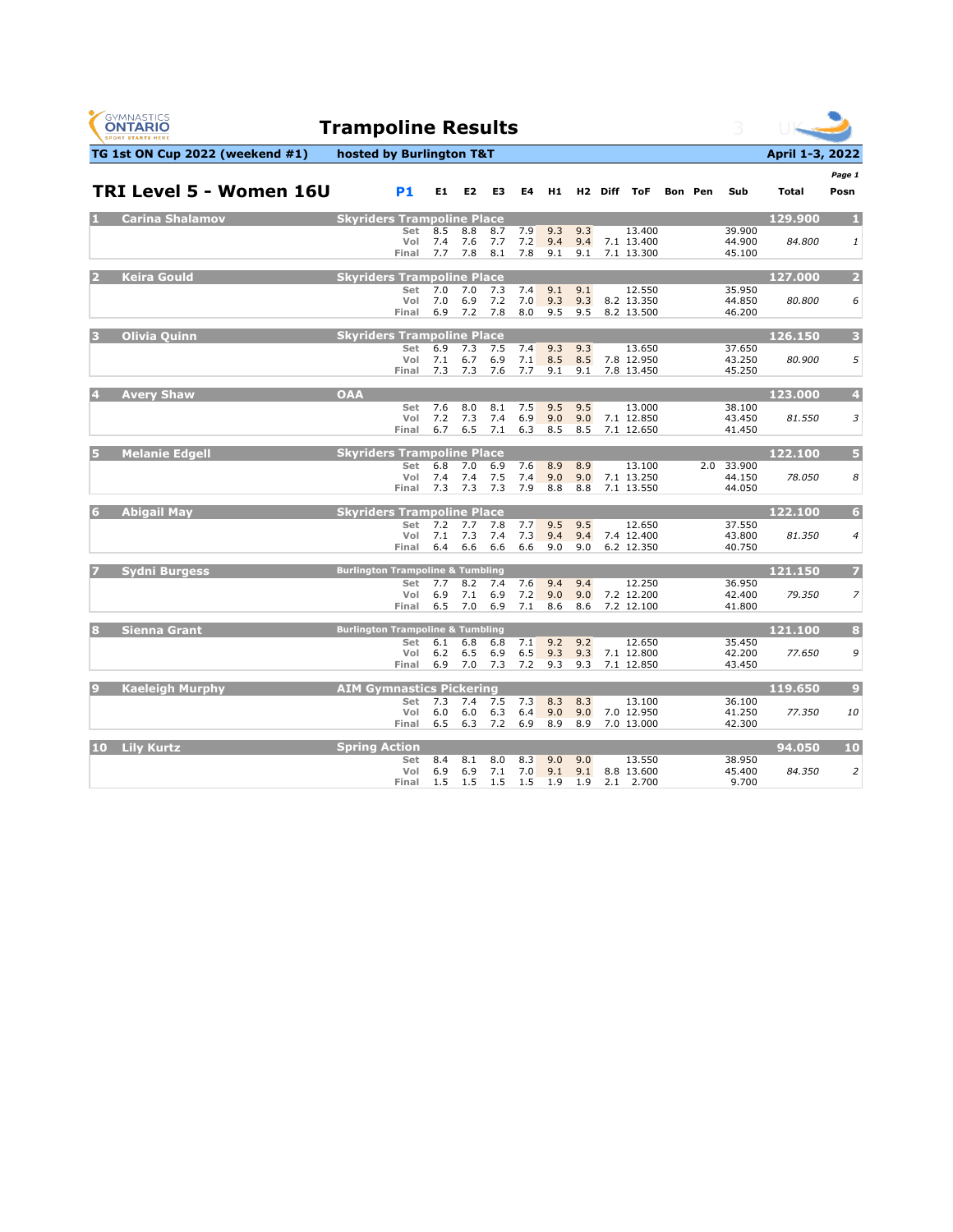| <b>GYMNASTICS</b><br><b>ONTARIO</b><br><b>SPORT STARTS HERE</b> | <b>Trampoline Results</b>         |                   |                       |                   |                   |                         |                   |                     |                                    |                |                            |                 |                         |
|-----------------------------------------------------------------|-----------------------------------|-------------------|-----------------------|-------------------|-------------------|-------------------------|-------------------|---------------------|------------------------------------|----------------|----------------------------|-----------------|-------------------------|
| TG 1st ON Cup 2022 (weekend #1)                                 | hosted by Burlington T&T          |                   |                       |                   |                   |                         |                   |                     |                                    |                |                            | April 1-3, 2022 |                         |
|                                                                 |                                   |                   |                       |                   |                   |                         |                   |                     |                                    |                |                            |                 | Page 1                  |
| TRI Level 5 - Women 17+                                         | <b>P1</b>                         | E1                | E2                    | E3                | E4                | H1                      |                   | H <sub>2</sub> Diff | ToF                                | <b>Bon Pen</b> | Sub                        | <b>Total</b>    | Posn                    |
| <b>Lily Bishop</b>                                              | <b>Skyriders Trampoline Place</b> |                   |                       |                   |                   |                         |                   |                     |                                    |                |                            | 128.450         | $\mathbf{1}$            |
|                                                                 | <b>Set</b><br>Vol<br>Final        | 8.8<br>7.2<br>7.2 | 8.5<br>7.2<br>7.3     | 8.4<br>7.3<br>7.5 | 8.3<br>7.5        | 9.6<br>$7.1$ 9.7<br>9.2 | 9.6<br>9.7<br>9.2 |                     | 12.750<br>7.8 12.850<br>7.8 12.650 |                | 39.250<br>44.750<br>44.450 | 84.000          | $\mathbf{1}$            |
| <b>Ceccacci Jacqueline</b>                                      | <b>Rose City Gymnastics</b>       |                   |                       |                   |                   |                         |                   |                     |                                    |                |                            | 127.900         | $\overline{\mathbf{2}}$ |
|                                                                 | <b>Set</b><br>Vol<br>Final        | 7.9<br>7.1<br>7.0 | 7.6<br>7.0<br>7.0     | 7.9<br>6.9<br>7.3 | 7.6<br>7.0<br>7.2 | 9.2<br>8.9<br>9.0       | 9.2<br>8.9<br>9.0 |                     | 13.300<br>8.4 13.400<br>8.4 13.600 |                | 38.000<br>44.700<br>45.200 | 82,700          | $\overline{4}$          |
| <b>Zoe McBride</b><br>B                                         | <b>AIM Gymnastics Pickering</b>   |                   |                       |                   |                   |                         |                   |                     |                                    |                |                            | 127.700         | 3                       |
|                                                                 | <b>Set</b><br>Vol<br>Final        | 9.0<br>8.1<br>7.8 | 8.0<br>8.0<br>8.1     | 8.2<br>8.0<br>7.9 | 8.4<br>7.9<br>7.9 | 9.1<br>9.0<br>8.8       | 9.1<br>9.0<br>8.8 |                     | 13.050<br>7.0 12.750<br>7.0 12.600 |                | 38.750<br>44.750<br>44.200 | 83.500          | 3                       |
| Lea Gurowka                                                     | <b>Manjak's Gymnastics</b>        |                   |                       |                   |                   |                         |                   |                     |                                    |                |                            | 126.750         | $\overline{\mathbf{4}}$ |
|                                                                 | <b>Set</b><br>Vol<br>Final        | 8.1<br>7.6<br>7.4 | 7.9<br>7.6<br>7.4     | 8.0<br>7.4<br>7.6 | 8.0<br>7.1<br>7.5 | 9.6<br>9.5<br>9.3       | 9.6<br>9.5<br>9.3 |                     | 12.650<br>7.1 12.800<br>7.1 12.800 |                | 38.250<br>44.400<br>44.100 | 82.650          | 5                       |
| <b>Sydney Bendall</b>                                           | <b>Airborne Trampoline KW</b>     |                   |                       |                   |                   |                         |                   |                     |                                    |                |                            | 126.450         | 5                       |
|                                                                 | Set.<br>Vol<br>Final              | 8.3<br>6.9<br>7.2 | 8.5<br>6.5<br>7.0     | 8.4<br>6.6<br>7.2 | 8.2<br>6.2<br>6.5 | 9.5<br>9.2<br>9.3       | 9.5<br>9.2<br>9.3 |                     | 13.150<br>8.1 12.450<br>8.1 12.650 |                | 39.350<br>42.850<br>44.250 | 82.200          | 6                       |
| 6<br><b>Ashley Mailloux</b>                                     | <b>Rose City Gymnastics</b>       |                   |                       |                   |                   |                         |                   |                     |                                    |                |                            | 121.000         | 6                       |
|                                                                 | <b>Set</b><br>Vol<br><b>Final</b> | 6.8<br>6.8<br>6.6 | 7.0<br>7.0<br>6.6     | 7.2<br>6.7<br>6.6 | 6.6<br>6.8<br>6.7 | 8.6<br>8.4<br>8.2       | 8.6<br>8.4<br>8.2 |                     | 13.550<br>7.2 13.750<br>7.3 13.400 |                | 35.950<br>42.950<br>42.100 | 78.900          | 8                       |
| <b>Katrien Milne</b><br>7                                       | <b>Vertical Zone</b>              |                   |                       |                   |                   |                         |                   |                     |                                    |                |                            | 109.850         | $\overline{\mathbf{z}}$ |
|                                                                 | Set<br>Vol<br>Final               | 8.0<br>7.0<br>4.4 | 7.7<br>7.4<br>4.2     | 7.8<br>7.5<br>4.2 | 8.4<br>4.6        | 9.4<br>$7.7$ 9.4<br>5.3 | 9.4<br>9.4<br>5.3 |                     | 13.400<br>7.8 13.150<br>4.3 7.800  |                | 38.600<br>45.250<br>26.000 | 83.850          | $\overline{2}$          |
| <b>Meg Turai</b><br>8                                           | <b>Pulsars Gymnastics Club</b>    |                   |                       |                   |                   |                         |                   |                     |                                    |                |                            | 94.650          | 8                       |
|                                                                 | <b>Set</b><br>Vol<br><b>Final</b> | 8.0<br>7.1<br>1.8 | 8.3<br>6.9<br>1.8     | 8.0<br>7.1<br>2.0 | 8.1<br>7.1<br>2.0 | 9.1<br>9.2<br>2.8       | 9.1<br>9.2<br>2.8 |                     | 12.900<br>7.6 12.300<br>2.9 3.750  |                | 38.100<br>43.300<br>13.250 | 81.400          | $\overline{z}$          |
| $\boldsymbol{9}$<br><b>Anisa Begiri</b>                         | Just Bounce Trampoline Club Inc.  |                   |                       |                   |                   |                         |                   |                     |                                    |                |                            | 83.850          | $\overline{9}$          |
|                                                                 | Vol<br>Final                      | Set 7.3<br>0.7    | 7.2<br>0.6<br>5.9 5.6 | 7.4<br>0.7<br>6.3 | 7.3<br>0.7<br>5.9 | 8.9<br>0.8<br>9.0       | 8.9<br>0.8<br>9.0 |                     | 13.900<br>1.3 1.350<br>7.6 13.200  |                | 37.400<br>4.850<br>41.600  | 42.250          | 9                       |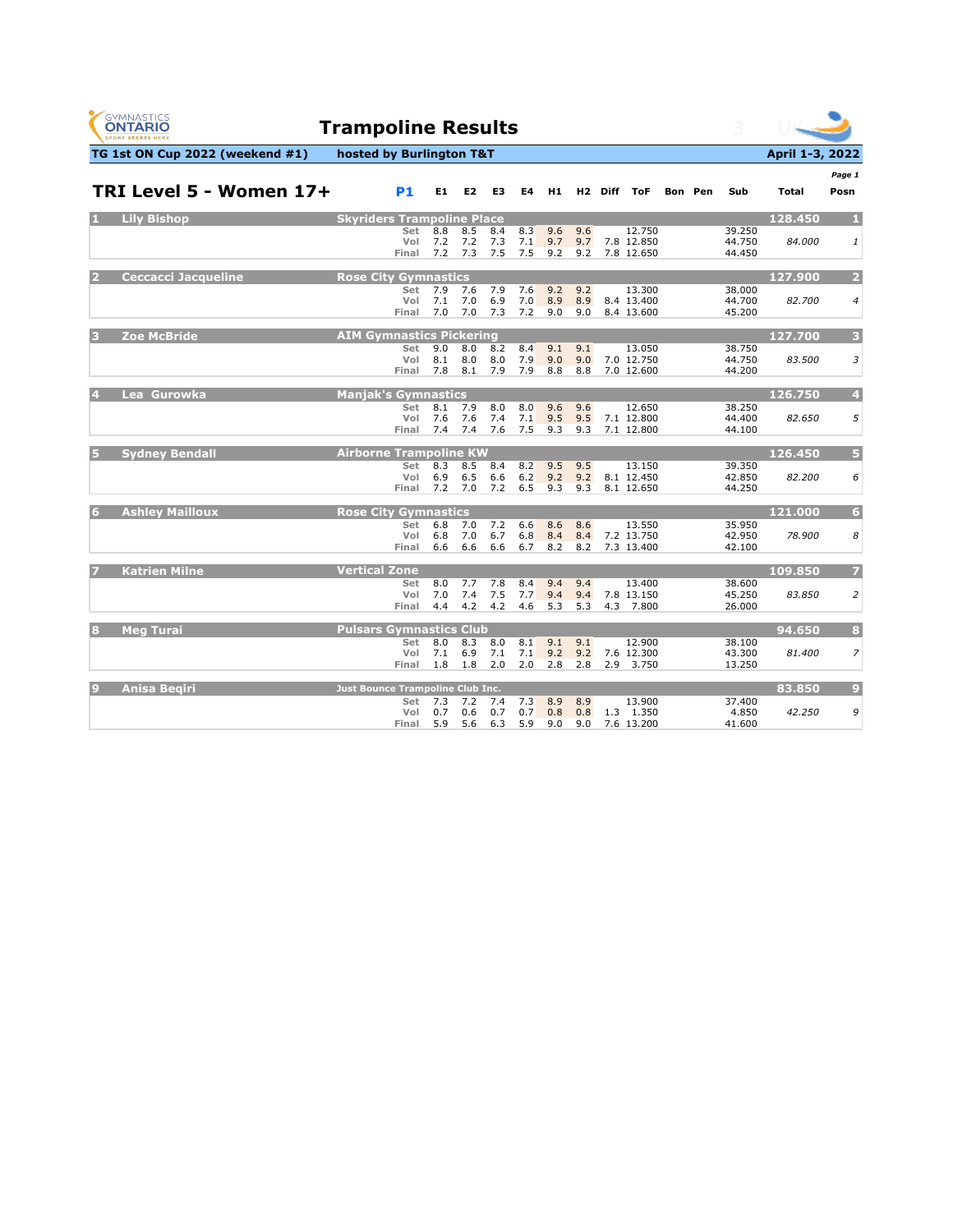| <b>GYMNASTICS</b><br><b>ONTARIO</b><br><b>SPORT STARTS HERE</b> | <b>Trampoline Results</b>               |     |                |     |      |     |     |             |            |         |        |                 |                |
|-----------------------------------------------------------------|-----------------------------------------|-----|----------------|-----|------|-----|-----|-------------|------------|---------|--------|-----------------|----------------|
| TG 1st ON Cup 2022 (weekend #1)                                 | hosted by Burlington T&T                |     |                |     |      |     |     |             |            |         |        | April 1-3, 2022 |                |
|                                                                 |                                         |     |                |     |      |     |     |             |            |         |        |                 | Page 1         |
| <b>TRI Level 6 - Women</b>                                      | <b>P1</b>                               | E1  | E <sub>2</sub> | E3  | E4   | H1  | H2  | <b>Diff</b> | <b>ToF</b> | Bon Pen | Sub    | Total           | Posn           |
| <b>Blythe Gadsby</b><br>и                                       | <b>Just Bounce Trampoline Club Inc.</b> |     |                |     |      |     |     |             |            |         |        | 97.250          |                |
|                                                                 | <b>Set</b>                              | 7.6 | 7.2            | 7.4 | 7.4  | 8.2 | 8.2 |             | 14.250     |         | 37.250 |                 |                |
|                                                                 | Vol                                     | 2.0 | 2.0            | 1.8 | 1.9  | 2.5 | 2.5 | 3.8         | 4.250      |         | 14.450 | 51.700          | $1\,$          |
|                                                                 | Final                                   | 7.0 | 6.9            | 6.6 | 6.7  | 8.4 | 8.4 |             | 9.6 13.950 |         | 45.550 |                 |                |
| <b>Anna Floyd</b><br>12                                         | <b>Spring Action</b>                    |     |                |     |      |     |     |             |            |         |        | 91.400          | $\overline{2}$ |
|                                                                 | <b>Set</b>                              | 8.2 | 8.1            | 8.4 | 8.2  | 8.5 | 8.5 |             | 13.350     |         | 38.250 |                 |                |
|                                                                 | Vol                                     | 1.4 | I.5            | 1.5 | l .4 | 1.5 | 1.5 | 1.8         | 2.700      |         | 8.900  | 47.150          | $\overline{2}$ |
|                                                                 | Final                                   | 6.9 | 6.8            | 6.3 | 6.9  | 8.2 | 8.2 |             | 9.6 12.750 |         | 44.250 |                 |                |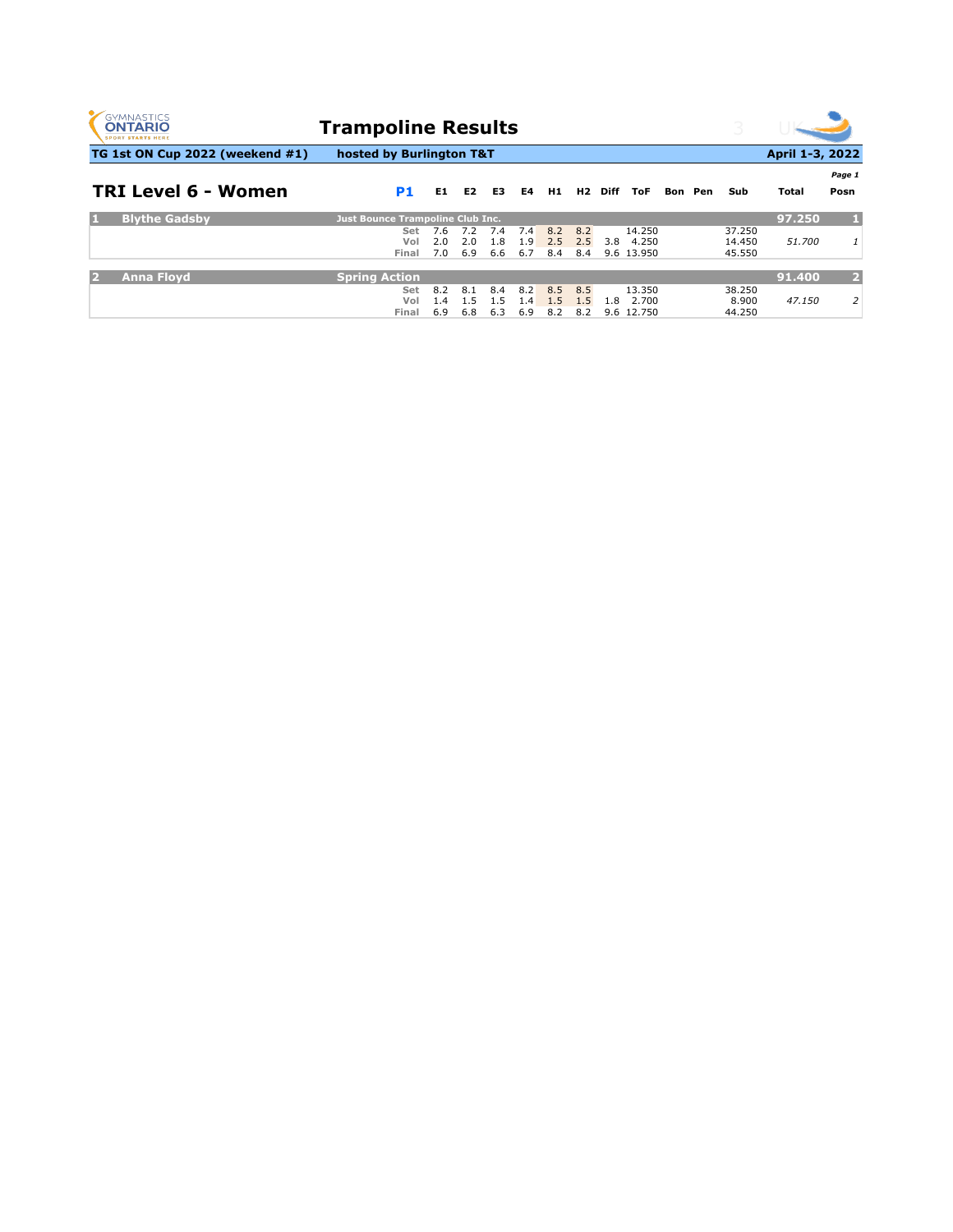| <b>GYMNASTICS</b><br><b>ONTARIO</b><br><b>SPORT STARTS HERE</b> | <b>Trampoline Results</b>         |            |     |                |     |                   |         |         |                          |                |                  |                        |                |
|-----------------------------------------------------------------|-----------------------------------|------------|-----|----------------|-----|-------------------|---------|---------|--------------------------|----------------|------------------|------------------------|----------------|
| <b>TG 1st ON Cup 2022 (weekend #1)</b>                          | hosted by Burlington T&T          |            |     |                |     |                   |         |         |                          |                |                  | <b>April 1-3, 2022</b> |                |
| <b>TRI Level 7 - Women</b>                                      | P1                                | E1         | E2  | E3             | E4  | H1                |         | H2 Diff | ToF                      | <b>Bon Pen</b> | Sub              | Total                  | Page 1<br>Posn |
| <b>Liana Pinnock</b>                                            | <b>Skyriders Trampoline Place</b> |            |     |                |     |                   |         |         |                          |                |                  | 117.450                |                |
|                                                                 | Set.<br>Vol                       | 8.5<br>8.0 | 7.9 | 8.6 8.5<br>8.1 | 8.1 | $8.5$ $8.4$ $8.4$ | 8.2 8.2 |         | 1.5 13.950<br>9.8 14.050 |                | 40.850<br>48.150 | 89,000                 | $\mathbf{1}$   |

**Final** 4.6 4.8 4.8 4.2 4.7 4.7 5.8 8.550 28.450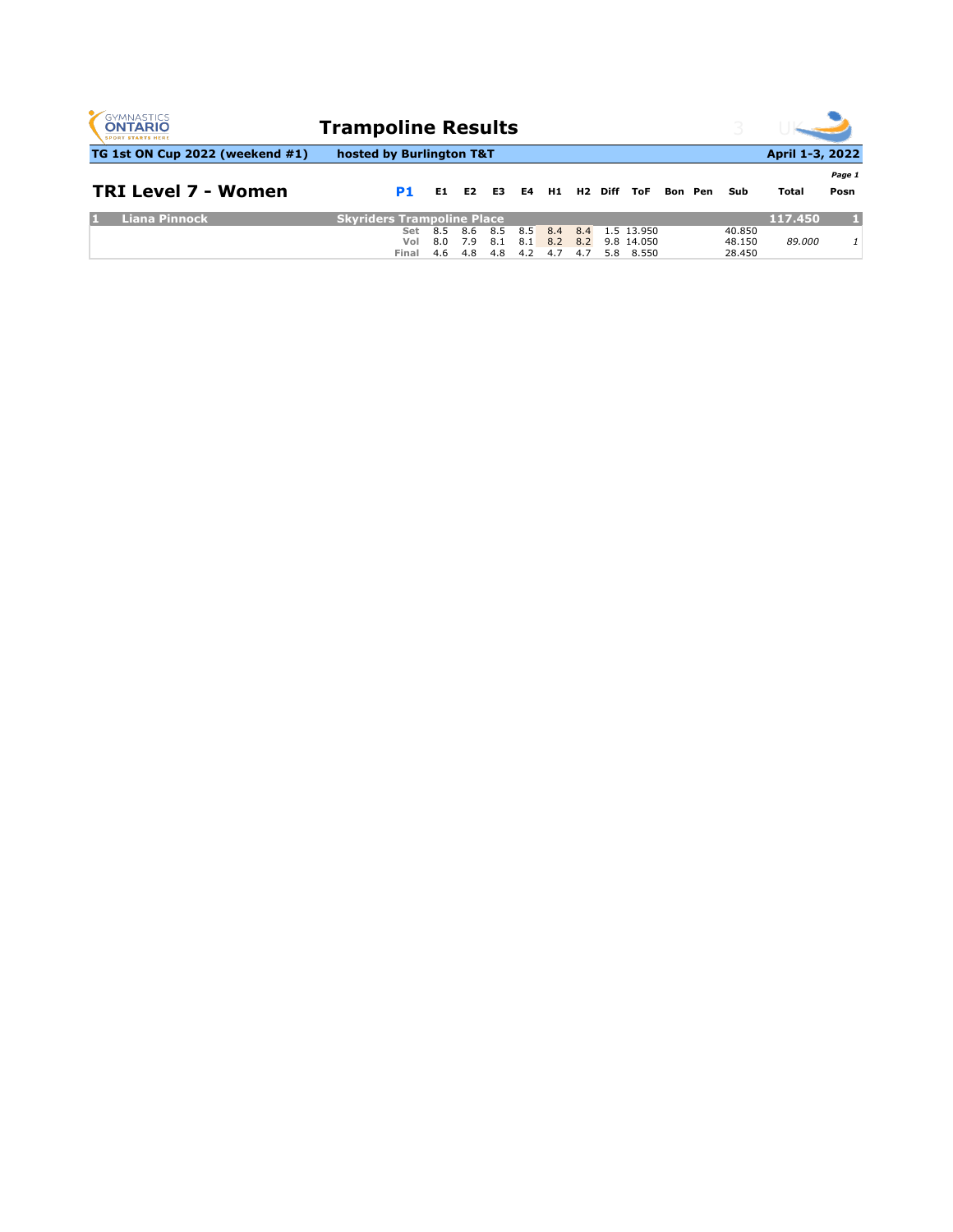| <b>GYMNASTICS</b><br><b>ONTARIO</b><br><b>SPORT STARTS HERE</b> | <b>Trampoline Results</b>         |            |                |            |                        |       |            |      |                     |         |                  |                 |                |
|-----------------------------------------------------------------|-----------------------------------|------------|----------------|------------|------------------------|-------|------------|------|---------------------|---------|------------------|-----------------|----------------|
| <b>TG 1st ON Cup 2022 (weekend #1)</b>                          | hosted by Burlington T&T          |            |                |            |                        |       |            |      |                     |         |                  | April 1-3, 2022 |                |
|                                                                 |                                   |            |                |            |                        |       |            |      |                     |         |                  |                 | Page 1         |
| <b>TRI Junior - Women</b>                                       | <b>P1</b>                         | E1         | E <sub>2</sub> | E3         |                        | E4 H1 | <b>H2</b>  | Diff | <b>ToF</b>          | Bon Pen | Sub              | Total           | Posn           |
| <b>Roshni James</b>                                             | <b>Skyriders Trampoline Place</b> |            |                |            |                        |       |            |      |                     |         |                  | 55.400          |                |
|                                                                 | <b>Set</b><br>Vol<br><b>Final</b> | 8.5<br>2.2 | 8.8<br>2.1     | 8.6<br>2.1 | 8.7 8.4<br>$2.3$ $2.4$ |       | 8.4<br>2.4 |      | 15.050<br>3.5 4.450 |         | 40.750<br>14.650 | 55,400          | 1 <sup>1</sup> |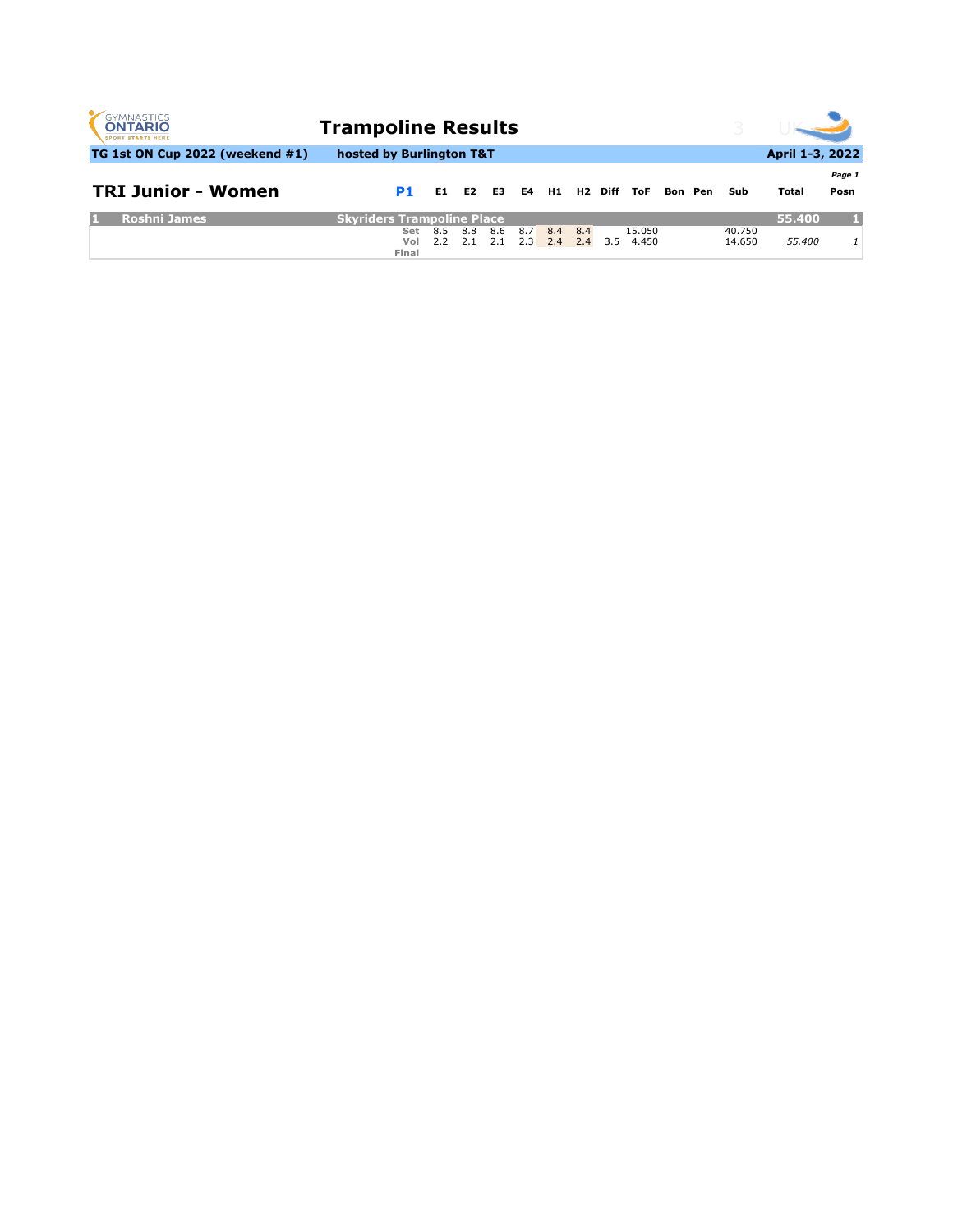| <b>GYMNASTICS</b><br><b>ONTARIO</b><br><b>SPORT STARTS HERE</b> | <b>Trampoline Results</b>               |                   |                |     |     |     |     |      |                 |                |        |                 |                         |
|-----------------------------------------------------------------|-----------------------------------------|-------------------|----------------|-----|-----|-----|-----|------|-----------------|----------------|--------|-----------------|-------------------------|
| TG 1st ON Cup 2022 (weekend #1)                                 | hosted by Burlington T&T                |                   |                |     |     |     |     |      |                 |                |        | April 1-3, 2022 |                         |
|                                                                 |                                         |                   |                |     |     |     |     |      |                 |                |        |                 | Page 1                  |
| <b>TRI Senior - Women</b>                                       | <b>P1</b>                               | E1                | E <sub>2</sub> | E3  | E4  | H1  | H2  | Diff | ToF             | <b>Bon Pen</b> | Sub    | Total           | Posn                    |
| <b>Rielle Bonne</b>                                             | <b>Just Bounce Trampoline Club Inc.</b> |                   |                |     |     |     |     |      |                 |                |        | 92.850          | L.                      |
|                                                                 |                                         | <b>Set</b><br>7.3 | 7.3            | 7.3 | 7.6 | 8.5 |     |      | 8.5 11.8 14.400 |                | 49.300 |                 |                         |
|                                                                 |                                         | 7.8<br>Vol        | 7.9            | 7.6 | 7.9 | 8.2 |     |      | 8.2 11.2 14.500 |                | 49.600 | 49.600          | 1                       |
|                                                                 | Final                                   | 6.4               | 6.6            | 6.3 | 6.5 | 7.7 | 7.7 |      | 9.7 12.950      |                | 43.250 |                 |                         |
| <b>Kasha Noga-Bard</b>                                          | <b>Skyriders Trampoline Place</b>       |                   |                |     |     |     |     |      |                 |                |        | 86.750          | $\overline{2}$          |
|                                                                 |                                         | 6.5<br><b>Set</b> | 6.4            | 5.8 | 6.1 | 8.2 | 8.2 |      | 12.2 13.400     |                | 46.300 |                 |                         |
|                                                                 |                                         | 2.7<br>Vol        | 2.6            | 2.4 | 2.3 | 3.3 | 3.3 |      | 5.0 5.550       |                | 18.850 | 46.300          | 3                       |
|                                                                 | Final                                   | 5.9               | 5.3            | 5.3 | 5.8 | 7.5 | 7.5 |      | 9.5 12.350      |                | 40.450 |                 |                         |
|                                                                 |                                         |                   |                |     |     |     |     |      |                 |                |        |                 |                         |
| <b>Mariko Nagano</b><br>B                                       | <b>Skyriders Trampoline Place</b>       |                   |                |     |     |     |     |      |                 |                |        | 80.450          | $\overline{\mathbf{3}}$ |
|                                                                 |                                         | 1.4<br><b>Set</b> | 1.4            | 1.5 | 1.5 | 1.7 | 1.7 | 2.9  | 2.900           |                | 10.400 |                 |                         |
|                                                                 |                                         | 6.8<br>Vol        | 6.9            | 6.3 | 6.6 | 8.6 | 8.6 | 11.3 | 14.150          |                | 47.450 | 47.450          | $\overline{2}$          |
|                                                                 | Final                                   | 5.1               | 5.0            | 4.7 | 4.8 | 5.7 | 5.7 | 7.6  | 9.900           |                | 33.000 |                 |                         |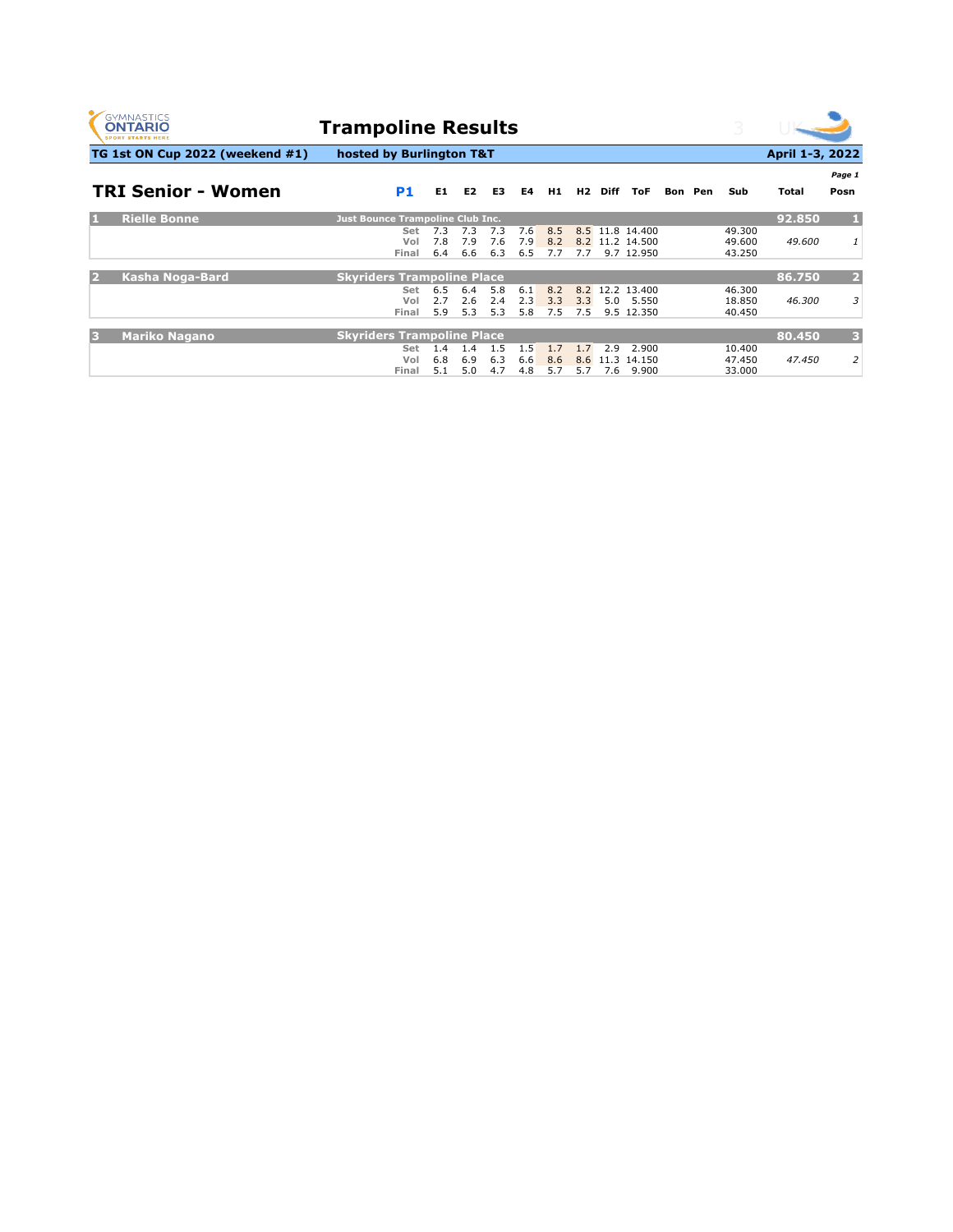| <b>GYMNASTICS</b><br><b>ONTARIO</b><br><b>SPORT STARTS HERE</b> | <b>Trampoline Results</b>                                                                                                                                                                               |                            |                 |                         |
|-----------------------------------------------------------------|---------------------------------------------------------------------------------------------------------------------------------------------------------------------------------------------------------|----------------------------|-----------------|-------------------------|
| TG 1st ON Cup 2022 (weekend #1)                                 | hosted by Burlington T&T                                                                                                                                                                                |                            | April 1-3, 2022 |                         |
| <b>TRI Level 5 - Men</b>                                        | <b>P1</b><br>E1<br>E <sub>2</sub><br>E3<br>E4<br>H1<br>H <sub>2</sub> Diff<br><b>ToF</b><br><b>Bon Pen</b>                                                                                              | Sub                        | <b>Total</b>    | Page 1<br>Posn          |
| <b>Dennis Gordenko-Sedevich</b>                                 | ascension trampoline                                                                                                                                                                                    |                            | 138.300         |                         |
|                                                                 | 8.4<br>8.1<br>8.9<br>9.1<br>9.6<br>9.6<br>14.750<br><b>Set</b><br>8.7 10.2 14.450<br>7.3<br>6.9<br>7.8<br>8.7<br>Vol<br>7.1<br>8.0<br>7.7<br>7.6<br>8.1<br>8.4 10.2 14.600<br>8.4<br><b>Final</b>       | 41.650<br>47.750<br>48.900 | 89.400          | 1                       |
| <b>Xavier Bair</b>                                              | <b>Burlington Trampoline &amp; Tumbling</b>                                                                                                                                                             |                            | 131.250         | $\overline{\mathbf{2}}$ |
|                                                                 | 7.4<br>7.4<br>9.3<br>9.3<br>13.400<br>7.5<br><b>Set</b><br>7.2<br>7.2<br>7.3<br>7.2<br>9.5<br>9.5<br>7.3<br>8.8 14.100<br>Vol<br>7.6<br>7.1<br>7.4<br>7.8<br>9.5<br>9.5<br>8.5 13.850<br><b>Final</b>   | 37.500<br>46.900<br>46.850 | 84.400          | 3                       |
| <b>Keegan Turpin</b><br>3                                       | <b>Anti-Gravity</b>                                                                                                                                                                                     |                            | 128.150         | 3                       |
|                                                                 | 8.2<br>8.1<br>13.450<br>8.0<br>8.4<br>9.9<br>9.9<br><b>Set</b><br>6.5<br>7.1<br>6.9<br>9.4<br>7.0<br>9.4<br>7.1 13.000<br>Vol<br>7.8<br>7.4<br>7.6<br>7.6<br>9.6<br>9.6<br>7.1 13.200<br><b>Final</b>   | 39.650<br>43.400<br>45.100 | 83.050          | 5                       |
| <b>Gavin McManus</b><br>$\vert 4 \vert$                         | <b>Spring Action</b>                                                                                                                                                                                    |                            | 128.050         | 4                       |
|                                                                 | 7.8<br>8.0<br>7.7<br>7.7<br>9.6<br>9.6<br>13.650<br><b>Set</b><br>5.9<br>6.2<br>6.3<br>6.1<br>9.0<br>9.0<br>Vol<br>9.1 13.150<br>7.0<br>6.8<br>6.7<br>6.9<br>9.4<br>9.4<br>9.1 13.550<br><b>Final</b>   | 38.750<br>43.550<br>45.750 | 82.300          | $\overline{z}$          |
| <b>Theo Leung</b><br>5                                          | <b>Skyriders Trampoline Place</b>                                                                                                                                                                       |                            | 127.200         | 5                       |
|                                                                 | 7.8<br>8.7<br>7.7<br>8.8<br>8.8<br>13.800<br><b>Set</b><br>7.7<br>5.8<br>5.7<br>9.3<br>6.2<br>6.0<br>9.3<br>9.6 14.400<br>Vol<br>6.2<br>6.0<br>6.4<br>6.6<br>8.9<br>8.9<br>8.4 14.100<br>Final          | 38.100<br>45.100<br>44.000 | 83.200          | 4                       |
| 6<br><b>Logan Johnston</b>                                      | <b>Just Bounce Trampoline Club Inc.</b>                                                                                                                                                                 |                            | 126.650         | $6\phantom{1}$          |
|                                                                 | 13.850<br>7.6<br>7.4<br>9.1<br>9.1<br>8.0<br>7.9<br><b>Set</b><br>6.6<br>6.3<br>6.9<br>7.2<br>9.5<br>9.5<br>7.8 13.500<br>Vol<br>6.9<br>6.6<br>6.7<br>7.0<br>9.1<br>9.1<br>7.8 13.400<br><b>Final</b>   | 38.450<br>44.300<br>43.900 | 82.750          | 6                       |
| <b>Hayden Jensen</b><br>7                                       | <b>Pulsars Gymnastics Club</b>                                                                                                                                                                          |                            | 126.000         | $\overline{\mathbf{z}}$ |
|                                                                 | 6.9<br>7.0<br>7.5<br>13.900<br><b>Set</b><br>7.4<br>8.4<br>8.4<br>6.7<br>6.7<br>6.2<br>6.5<br>8.5<br>8.5<br>8.5 14.700<br>Vol<br>6.7<br>6.7<br>6.8<br>6.9<br>8.8<br>8.8<br>7.3 14.800<br><b>Final</b>   | 36.700<br>44.900<br>44.400 | 81.600          | 8                       |
| <b>Vince Gandza</b><br>8                                        | <b>Burlington Trampoline &amp; Tumbling</b>                                                                                                                                                             |                            | 125.950         | 8                       |
|                                                                 | 14.200<br>7.6<br>7.6<br>7.4<br>7.3<br>9.6<br>9.6<br><b>Set</b><br>5.6<br>5.5<br>9.1<br>6.0<br>5.4<br>9.1<br>7.3 13.300<br>Vol<br>7.4<br>7.3<br>7.4<br>7.4<br>8.7<br>8.7<br>8.5 14.350<br><b>Final</b>   | 38.800<br>40.800<br>46.350 | 79.600          | 9                       |
| <b>Andrew Graham</b><br>$\overline{9}$                          | <b>Burlington Trampoline &amp; Tumbling</b>                                                                                                                                                             |                            | 101.450         | 9                       |
|                                                                 | 8.4<br>13.300<br>8.4<br>8.2<br>9.3<br>9.3<br>8.1<br><b>Set</b><br>6.5<br>6.6<br>6.4<br>6.1<br>8.3<br>8.3<br>6.5 11.750<br>Vol<br>4.0<br>3.9<br>4.0<br>4.0<br>4.0<br>4.0<br>4.2<br>6.600<br><b>Final</b> | 39.200<br>39.450<br>22.800 | 78.650          | 10                      |
| <b>Noah Isaac</b><br><b>10</b>                                  | <b>Skyriders Trampoline Place</b>                                                                                                                                                                       |                            | 89.750          | 10                      |
|                                                                 | 8.3<br>8.3<br>8.3<br>8.1<br>9.4<br>9.4<br>14.100<br><b>Set</b><br>6.3<br>5.9<br>6.0<br>9.2<br>9.2<br>6.4<br>9.1 13.800<br>Vol<br>0.7<br>0.8<br>0.8<br>0.8<br>0.9<br>0.9<br>1.3 1.450<br>Final           | 40.100<br>44.400<br>5.250  | 84.500          | 2                       |
| <b>Nathaniel Weber</b><br>11                                    | <b>Airborne Trampoline KW</b>                                                                                                                                                                           |                            | 76.250          | $11$                    |

**Set** 6.5 6.6 6.8 6.6 9.1 9.1 13.600 2.0 33.900

| VO.   | b.U | ◡.∠ | E O<br>J.v | <u>.</u><br>the contract of the contract of the contract of | $\Omega$ | $\sim$ $\sim$<br>. .<br>the control of the control of the control of | 13.250<br>O -<br>. O. . | 17 R.N<br>47<br>12.JJU | 76.250 |  |
|-------|-----|-----|------------|-------------------------------------------------------------|----------|----------------------------------------------------------------------|-------------------------|------------------------|--------|--|
| Fina. |     |     |            |                                                             |          |                                                                      |                         |                        |        |  |
|       |     |     |            |                                                             |          |                                                                      |                         |                        |        |  |

| 12 | <b>Matthew Susko</b> | <b>Kingston Aeros Trampoline Club</b> |  |  |                             |                                                  |                  | 74.700 | $12 \overline{)}$ |
|----|----------------------|---------------------------------------|--|--|-----------------------------|--------------------------------------------------|------------------|--------|-------------------|
|    |                      |                                       |  |  | Set 8.2 8.0 8.8 8.3 9.4 9.4 | 15.350<br>Vol 4.9 4.9 4.8 5.1 6.2 6.2 6.9 10.550 | 41.250<br>33.450 | 74.700 | 12 <sup>1</sup>   |
|    |                      | <b>Final</b>                          |  |  |                             |                                                  |                  |        |                   |

| 14 Hayden Hewitt | <b>Spring Action</b> |  |  |                             |  |                                       |        | 43.650 | 14              |
|------------------|----------------------|--|--|-----------------------------|--|---------------------------------------|--------|--------|-----------------|
|                  |                      |  |  | Set 2.3 2.5 2.6 2.5 2.7 2.7 |  | 4.100                                 | 11.800 |        |                 |
|                  |                      |  |  |                             |  | Vol 4.8 5.0 5.1 5.3 6.2 6.2 5.7 9.850 | 31.850 | 43.650 | 14 <sup>1</sup> |
|                  | <b>Final</b>         |  |  |                             |  |                                       |        |        |                 |

| 13 Seamus McKeag | <b>Just Bounce Trampoline Club Inc.</b> |  |  |                             |                                       |        | 59.900 | 13              |
|------------------|-----------------------------------------|--|--|-----------------------------|---------------------------------------|--------|--------|-----------------|
|                  |                                         |  |  | Set 7.0 7.2 7.3 7.3 9.6 9.6 | 13.550                                | 37.650 |        |                 |
|                  |                                         |  |  |                             | Vol 3.0 3.3 3.0 3.2 4.6 4.6 4.6 6.850 | 22.250 | 59.900 | 13 <sup>1</sup> |
|                  | <b>Final</b>                            |  |  |                             |                                       |        |        |                 |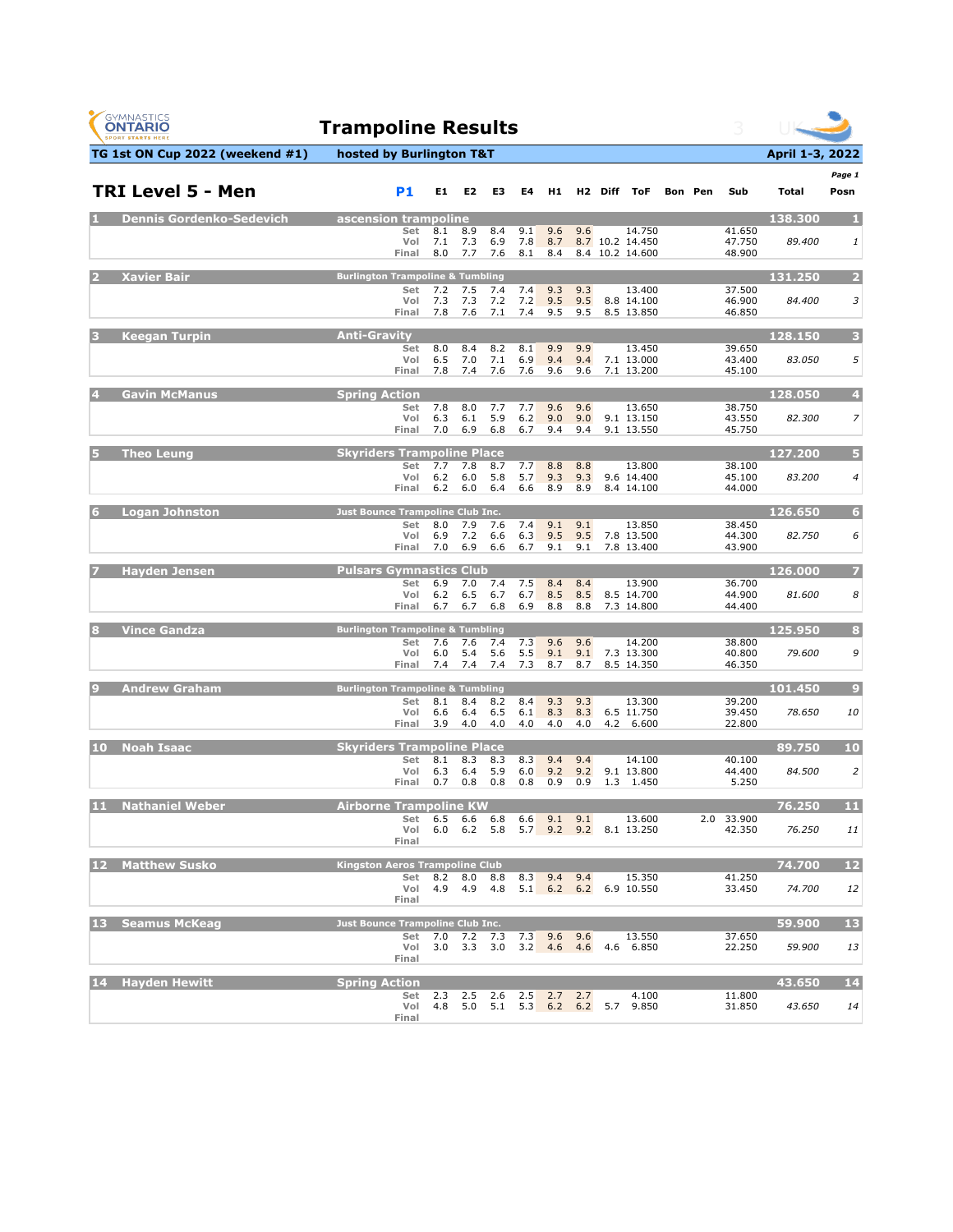| <b>GYMNASTICS</b><br><b>ONTARIO</b><br><b>SPORT STARTS HERE</b> | <b>Trampoline Results</b>         |                    |                   |                   |                   |                   |                     |     |                               |                |                           |                 |                |
|-----------------------------------------------------------------|-----------------------------------|--------------------|-------------------|-------------------|-------------------|-------------------|---------------------|-----|-------------------------------|----------------|---------------------------|-----------------|----------------|
| <b>TG 1st ON Cup 2022 (weekend #1)</b>                          | hosted by Burlington T&T          |                    |                   |                   |                   |                   |                     |     |                               |                |                           | April 1-3, 2022 |                |
| TRI Level 6 - Men                                               | P1                                | E1                 | E2                | E3                | E4                | H1                | H <sub>2</sub> Diff |     | ToF                           | <b>Bon Pen</b> | Sub                       | Total           | Page 1<br>Posn |
| <b>Remi Abidib</b>                                              | <b>Skyriders Trampoline Place</b> |                    |                   |                   |                   |                   |                     |     |                               |                |                           | 91.850          |                |
|                                                                 | <b>Set</b><br>Vol<br>Final        | -8.8<br>1.2<br>6.5 | 8.9<br>1.2<br>6.6 | 8.8<br>1.2<br>6.2 | 8.9<br>1.0<br>6.3 | 8.4<br>1.6<br>7.9 | 8.4<br>1.6<br>7.9   | 2.0 | 13.750<br>2.650<br>9.6 13.050 |                | 39.850<br>8.650<br>43.350 | 48.500          |                |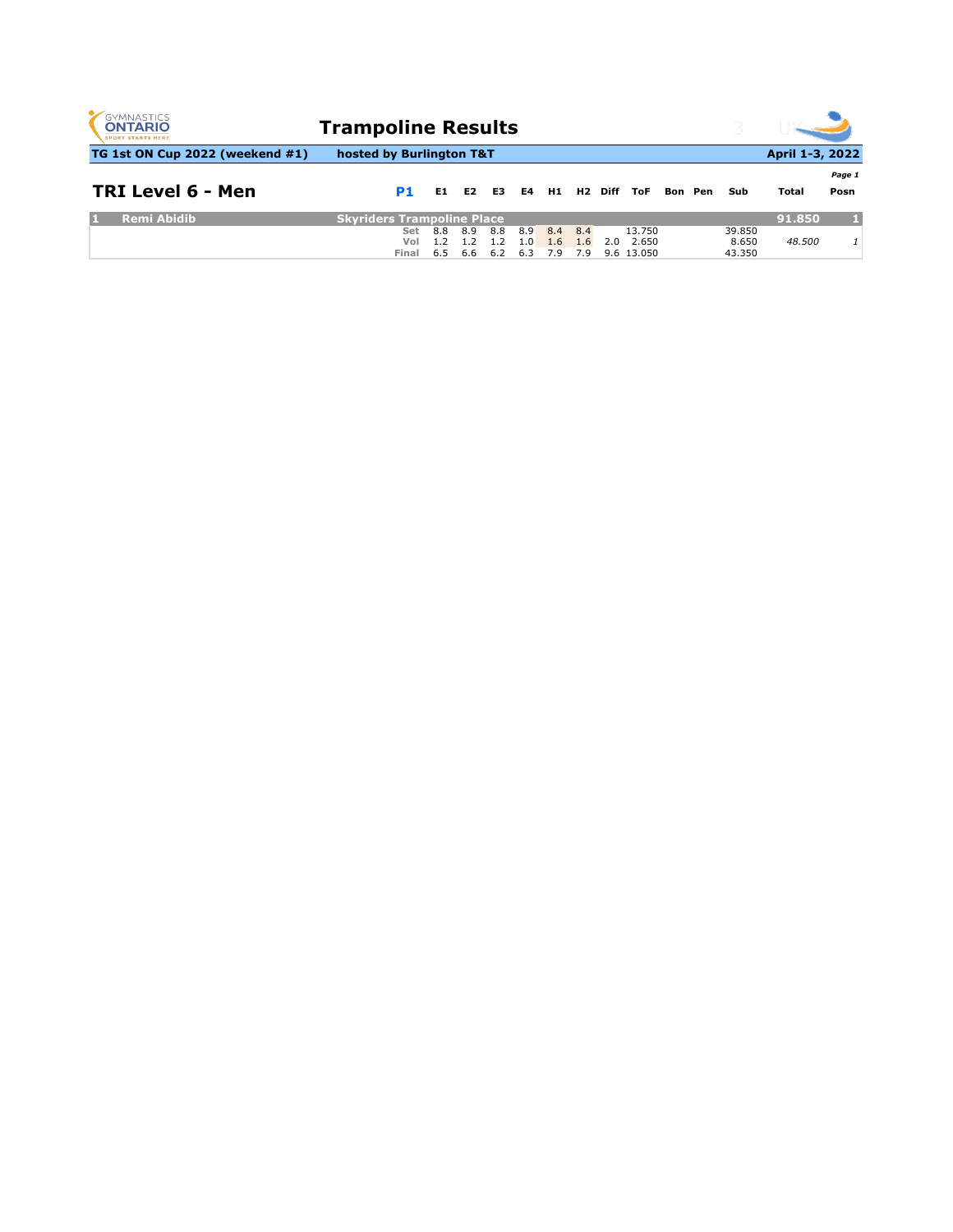| <b>GYMNASTICS</b><br><b>ONTARIO</b><br><b>SPORT STARTS HERE</b> | <b>Trampoline Results</b>             |                   |                   |                   |                   |                   |            |     |                                                  |  |                |                            |                 |                         |
|-----------------------------------------------------------------|---------------------------------------|-------------------|-------------------|-------------------|-------------------|-------------------|------------|-----|--------------------------------------------------|--|----------------|----------------------------|-----------------|-------------------------|
| TG 1st ON Cup 2022 (weekend #1)                                 | hosted by Burlington T&T              |                   |                   |                   |                   |                   |            |     |                                                  |  |                |                            | April 1-3, 2022 |                         |
|                                                                 |                                       |                   |                   |                   |                   |                   |            |     |                                                  |  |                |                            |                 | Page 1                  |
| <b>TRI Level 7 - Men</b>                                        | <b>P1</b>                             | E1                | E2                | E <sub>3</sub>    | <b>E4</b>         | H1                |            |     | H <sub>2</sub> Diff ToF                          |  | <b>Bon Pen</b> | Sub                        | <b>Total</b>    | Posn                    |
| <b>Alex Rojas</b>                                               | ascension trampoline                  |                   |                   |                   |                   |                   |            |     |                                                  |  |                |                            | 140.350         |                         |
|                                                                 | <b>Set</b><br>Vol<br>Final            | 8.8<br>7.0<br>7.5 | 8.8<br>7.3<br>7.7 | 8.9<br>7.1<br>7.5 | 8.6<br>7.7<br>7.5 | 8.5<br>8.3<br>8.3 | 8.5        |     | 1.4 15.350<br>8.3 10.1 15.050<br>8.3 11.5 14.850 |  |                | 42.850<br>47.850<br>49.650 | 90.700          | $\mathbf{1}$            |
| <b>Nicholas Kvrgic</b><br>$\overline{\mathbf{2}}$               | <b>OAA</b>                            |                   |                   |                   |                   |                   |            |     |                                                  |  |                |                            | 137.200         | $\overline{\mathbf{2}}$ |
|                                                                 | <b>Set</b><br>Vol<br>Final            | 8.3<br>6.1<br>7.3 | 8.3<br>6.0<br>7.0 | 8.4<br>6.2<br>6.6 | 8.2<br>6.8<br>7.1 | 8.4<br>8.5<br>8.3 | 8.4        |     | 2.9 14.450<br>8.5 12.0 14.100<br>8.3 11.4 14.150 |  |                | 42.350<br>46.900<br>47.950 | 89.250          | $\overline{2}$          |
| <b>Michael Mancini</b><br>$\overline{3}$                        | <b>Grand River Gymmies</b>            |                   |                   |                   |                   |                   |            |     |                                                  |  |                |                            | 133.000         | 3                       |
|                                                                 | <b>Set</b><br>Vol<br><b>Final</b>     | 8.3<br>7.0<br>6.9 | 7.8<br>6.8<br>6.8 | 7.8<br>6.6<br>6.8 | 8.2<br>6.7<br>6.7 | 8.7<br>8.3<br>8.0 | 8.7<br>8.0 |     | 2.5 14.700<br>8.3 11.0 13.900<br>9.2 13.600      |  |                | 41.900<br>46.700<br>44.400 | 88.600          | $\mathfrak{Z}$          |
| <b>Haiden Smith</b>                                             | <b>Kingston Aeros Trampoline Club</b> |                   |                   |                   |                   |                   |            |     |                                                  |  | 130.650        | $\overline{\mathbf{4}}$    |                 |                         |
|                                                                 | <b>Set</b><br>Vol<br><b>Final</b>     | 7.9<br>6.7<br>6.6 | 8.1<br>6.1<br>6.3 | 8.4<br>6.5<br>6.5 | 8.2<br>6.3<br>6.6 | 8.5<br>7.8<br>8.1 | 8.5<br>7.8 |     | 2.5 14.850<br>8.0 13.800<br>8.1 10.8 14.100      |  |                | 42.150<br>42.400<br>46.100 | 84.550          | $\overline{4}$          |
| <b>Wil Husnutdinov</b><br>5                                     | <b>Skyriders Trampoline Place</b>     |                   |                   |                   |                   |                   |            |     |                                                  |  |                | 124.700                    | 5               |                         |
|                                                                 | <b>Set</b><br>Vol<br><b>Final</b>     | 7.0<br>6.1<br>6.8 | 7.3<br>6.1<br>6.8 | 6.6<br>5.8<br>6.3 | 6.8<br>5.7<br>5.8 | 8.1<br>8.4<br>8.4 | 8.1        |     | 3.1 13.350<br>8.4 10.5 12.400<br>8.4 10.5 13.150 |  | 2.0            | 36.350<br>43.200<br>45.150 | 79.550          | 5 <sup>1</sup>          |
| <b>Brody Collinson</b><br>6                                     | <b>Etobicoke Gymnastics</b>           |                   |                   |                   |                   |                   |            |     |                                                  |  |                |                            | 111.450         | $6\overline{6}$         |
|                                                                 | <b>Set</b><br>Vol<br><b>Final</b>     | 1.6<br>7.5<br>7.8 | 1.8<br>7.8<br>8.0 | 1.7<br>7.7<br>7.7 | 1.8<br>8.0<br>8.0 | 1.7<br>8.1<br>8.0 | 1.7        | 1.2 | 3.300<br>8.1 11.8 15.450<br>8.0 11.8 15.300      |  |                | 9.700<br>50.850<br>50.900  | 60.550          | 6                       |